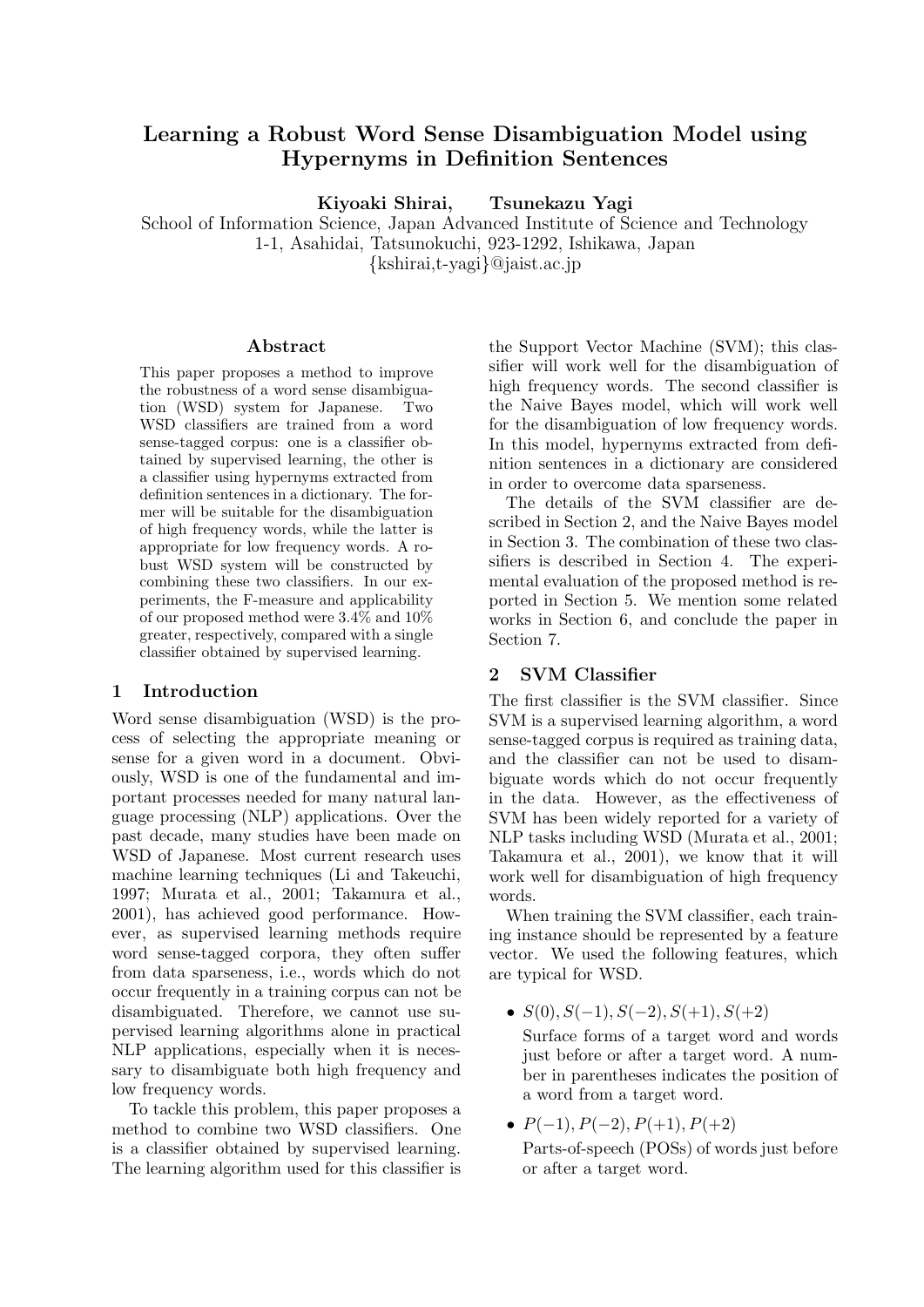- $S(-2) \cdot S(-1)$ ,  $S(+1) \cdot S(+2)$ ,  $S(-1) \cdot S(+1)$ Pairs of surface forms of words surrounding a target word.
- $P(-2) \cdot P(-1)$ ,  $P(+1) \cdot P(+2)$ ,  $P(-1) \cdot P(+1)$ Pairs of POSs of words surrounding a target word.
- $\bullet$   $B_{sent}$

Base forms of content words in a sentence<sup>1</sup>.

• C*sent*

Semantic classes of content words in a sentence. Semantic classes used here are derived from the Japanese thesaurus "Nihongo-Goi-Taikei" (Ikehara et al., 1997).

• B*head*, B*mod*

Base forms of the head (B*head*) or modifiers (B*mod*) of a target word.

 $\bullet$   $(B_{case}; B_{noun})$ 

A pair of the base forms of a case marker  $(B<sub>case</sub>)$  and a case filler noun  $(B<sub>noun</sub>)$  when the target word is a verb.

 $\bullet$   $(B_{case}; C_{noun})$ 

A pair of the base form of a case marker (B*case*) and the semantic class of a case filler noun (C*noun*) when the target word is a verb.

 $\bullet$   $(B_{case}; B_{verb})$ 

A pair of the base forms of a case marker (B*case*) and a head verb (B*verb*) when the target word is a case filler noun of a certain verb.

We used the LIBSVM package  $2$  for training the SVM classifier. The SVM model is  $\nu$ −SVM (Schölkopf, 2000) with a linear kernel, where the parameter  $\nu = 0.0001$ . The pairwise method is used to apply SVM to multi classification.

# **3 Naive Bayes Classifier using Hypernyms in Definition Sentences**

In this section, we will describe the details of the WSD classifier using hypernyms of words

| <b>CID</b> | Definition sentence          |  |  |  |  |
|------------|------------------------------|--|--|--|--|
| 3c5631     | こっけいな話をする 演芸(a_comic         |  |  |  |  |
|            | story-telling entertainment) |  |  |  |  |
| 1f66e3     | とりとめもない話(a rambling story)   |  |  |  |  |

Figure 1: Sense Set of "漫談"

extracted from definition sentences in a dictionary.

## **3.1 Overview**

Let us explain the basic idea of the model by considering the case in which the word "漫談" (*mandan*; comic chat) in the following example sentence (A) should be disambiguated:

(A) 坂野さんは 漫談 の世界に入り、... (Mr. Sakano was initiated into the world of comic chat ...)

In this paper, word senses are defined according to the EDR concept dictionary (EDR, 1995). Figure 1 illustrates two meanings for "漫談" (comic chat) in the EDR concept dictionary. "CID" indicates a concept ID, an identification number of a sense.

One of the ways to disambiguate the senses of "漫談" (comic chat) is to train the WSD classifier from the sense-tagged corpus, as with the SVM classifier. However, when "漫談" (comic chat) occurs infrequently or not at all in the training corpus, we can not train any reliable classifiers.

To train the WSD classifier for low frequency words, we looked at hypernyms of senses in definition sentences. For Japanese, in most cases the last word in a definition sentence is a hypernym. For example, the hypernym of sense 3c5631 in Figure 1 is the last underlined word "演芸" (*engei*; entertainment), while the hypernym of 1f66e3 is "話" (*hanashi*; story).

In the EDR concept dictionary, there are senses whose hypernyms are also "演芸" (entertainment) or "話" (story). For example, as shown in Figure 2, 10d9a4, 3c3fbb and 3c5ab3 are senses whose hypernyms are "演芸" (entertainment), while the hypernym of 3cf737, 0f73c1 and 3c3071 is "話" (story). If these senses occur in the training corpus, we can train a classifier that determines whether the hypernym of "漫談" (comic chat) is "演芸" (entertainment) or "話" (story). If we can determine the correct hypernym, we can also determine which is the correct sense, 3c5631 or 1f66e3. Notice that we can train such a model even when "漫談" (comic

<sup>&</sup>lt;sup>1</sup>We tried using the special symbol "NUM" as a feature for any numbers in a sentence, but the performance was slightly worse in our experiment. We thank the anonymous reviewer who gave us the comment about this.

 $^{2}$ http://www.csie.ntu.edu.tw/%7Ecjlin/ libsvm/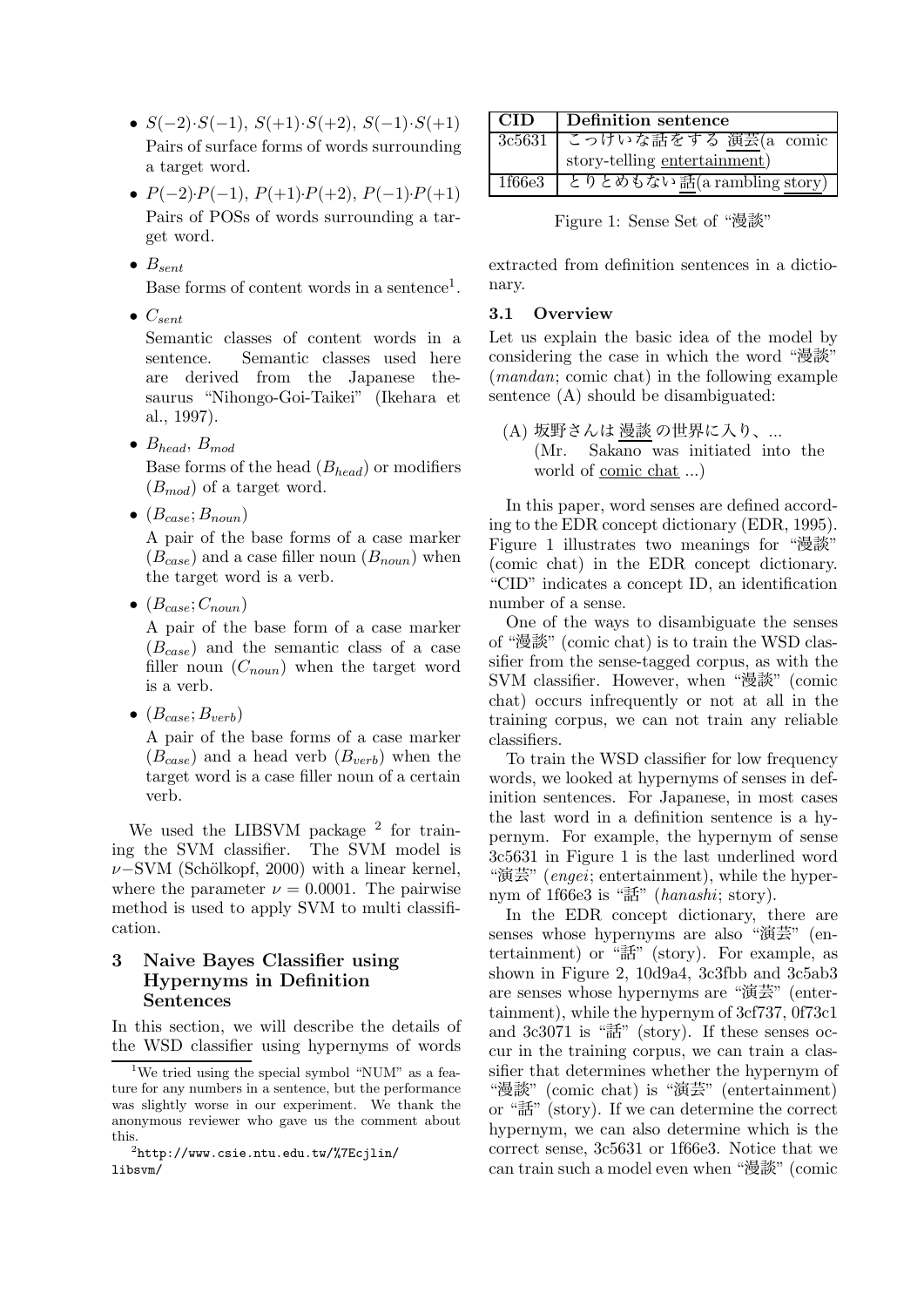| 【落語】 | 10d9a4 こっけいな話を続け、最後に落ちをつける寄席 演芸 (a monologue-style,                  |
|------|----------------------------------------------------------------------|
|      | comic story-telling entertainment always ending with a punch line)   |
| 【猿楽】 | 3c3fbb 猿楽という中世の民衆演芸 (a type of medieval folk entertainment of Japan, |
|      | called 'Sarugaku')                                                   |
| 【紙切】 | 3c5ab3 紙を切り抜いていろいろの形を作る 演芸 (entertainment of cutting shapes          |
|      | out of paper)                                                        |
| 【伝説】 | 3cf737 昔から民間に語り伝えられた 話 (a story passed down among people since       |
|      | ancient times)                                                       |
| 【実話】 | 0f73c1 実際にあった本当の話<br>(a true story)                                  |
| 【童話】 | 101156 子供向けに作られた 話 (a story for children)                            |

Figure 2: Examples of Senses whose Hypernyms are "演芸" (entertainment) or "話" (story)

| 0efb60   競技/や/試合/の/回数/を/表す/語       |
|------------------------------------|
| (a word representing the number of |
| competitions or contests)          |

Figure 3: Definition Sentence of the sense 0efb60 of the word " $\ddot{\mathcal{F}} - \mathcal{L}$ "

chat) itself does not occur in the training corpus.

As described later, we train the probabilistic model that predicts a hypernym of a given word, instead of a word sense. Much more training data will be available to train the model predicting hypernyms rather than the model predicting senses, because there are fewer types of hypernyms than of senses. Figure 2 illustrates this fact clearly: all words labeled with 10d9a4, 3c3fbb and 3c5ab3 in the training data can be used as the data labeled with the hypernym "演芸" (entertainment). In this way, we can train a reliable WSD classifier for low frequency words. Furthermore, hypernyms will be automatically extracted from definition sentences, as described in Subsection 3.2, so that the model can be automatically trained without human intervention.

# **3.2 Extraction of Hypernyms**

In this subsection, we will describe how to extract hypernyms from definition sentences in a dictionary. In principle, we assume that the hypernym of a sense is the last word of a definition sentence. For example, in the definition sentence of sense 3c5631 of "漫談" (comic chat), the last word "演芸" (entertainment) is the hypernym, as shown in Figure 1. However, we cannot always regard the last word as a hypernym. Let us consider the definition of sense 0eb70d of the word " $\check{\mathcal{F}} - \mathcal{L}$ " (*gêmu*; game). In the EDR concept dictionary, the expression "*A*/を/表わ す/語" (a word representing *A*) often appears in definition sentences. In this case, the hypernym of the sense is not the last word but *A*. Thus the hypernym of 0efb60 is not the last word "語" (*go*; word) but "回数" (*kaisuu*; number) in Figure 3.

When we extract a hypernym from a definition sentence, the definition sentence is first analyzed morphologically (word segmentation and POS tagging) by ChaSen <sup>3</sup>. Then a hypernym in a definition sentence is identified by pattern matching. An example of patterns used here is the rule extracting *A* when the expression "*A*/ を/表わす/語" is found in a definition sentence. We made 64 similar patterns manually in order to extract hypernyms appropriately.

Out of the 194,303 senses of content words in the EDR concept dictionary, hypernyms were extracted for 191,742 senses (98.7%) by our pattern matching algorithm. Furthermore, we chose 100 hypernyms randomly and checked their validity, and found that 96% of the hypernyms were appropriate. Therefore, our method for extracting hypernyms worked well. The major reasons why acquisition of hypernyms failed were lack of patterns and faults in the morphological analysis of definition sentences.

# **3.3 Naive Bayes Model**

We will describe the details of our probabilistic model that considers hypernyms in definition sentences. First of all, let us consider the following probability:

$$
P(s,c|F) \tag{1}
$$

In  $(1)$ , s is a sense of a target word, c is a hypernym extracted from the definition sentence of s, and  $F$  is the set of features representing an input sentence including a target word.

<sup>3</sup>ChaSen is the Japanese morphological analyzer. http://chasen.aist-nara.ac.jp/hiki/ChaSen/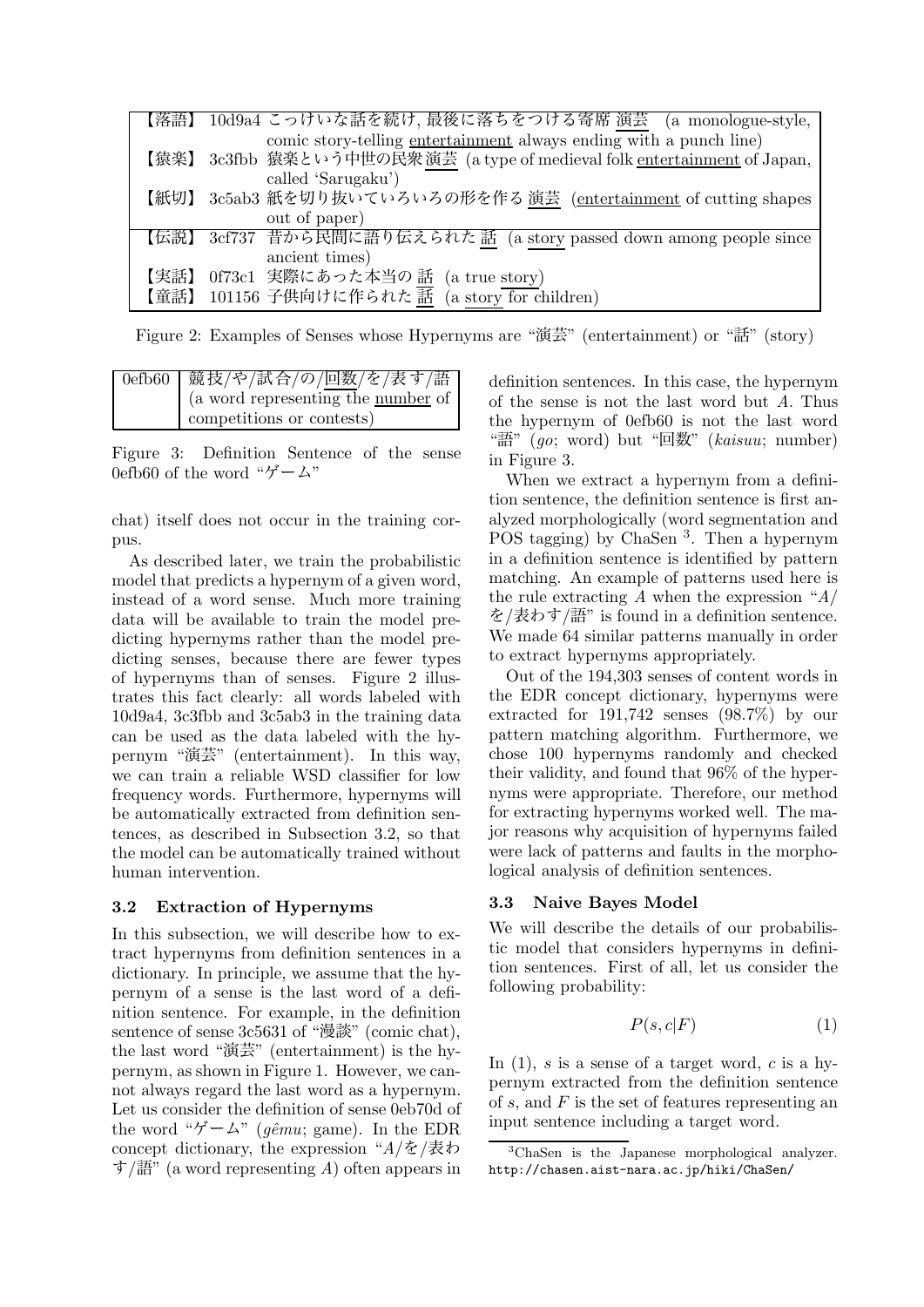Next, we approximate Equation (1) as (2):

$$
P(s,c|F) = P(s|c,F)P(c|F) \simeq P(s|c)P(c|F)
$$
\n(2)

The first term,  $P(s|c, F)$ , is the probabilistic model that predicts a sense s given a feature set  $F$  (and  $c$ ). It is similar to the ordinary Naive Bayes model for WSD (Pedersen, 2000). However, we assume that this model can not be trained for low frequency words due to a lack of training data. Therefore, we approximate  $P(s|c, F)$  to  $P(s|c)$ .

Using Bayes' rule, Equation (2) can be computed as follows:

$$
P(s|c)P(c|F) = \frac{P(s)P(c|s)}{P(c)} \frac{P(c)P(F|c)}{P(F)}
$$
(3)  

$$
= \frac{P(s)P(F|c)}{P(F)}
$$
(4)

Notice that  $P(c|s)$  in (3) is equal to 1, because a hypernym c of a sense s is uniquely extracted by pattern matching (Subsection 3.2).

As all we want to do is to choose an  $s'$  which maximizes (4),  $P(F)$  can be eliminated:

$$
s' = \arg\max_{s} \frac{P(s)P(F|c)}{P(F)} \tag{5}
$$

$$
= \arg \max_{s} P(s)P(F|c) \tag{6}
$$

Finally, by the Naive Bayes assumption, that is all features in  $F$  are conditionally independent, Equation (6) can be approximated as follows:

$$
s' = \arg\max_{s} P(s) \prod_{f_i \in F} P(f_i|c) \tag{7}
$$

In  $(7)$ ,  $P(s)$  is the prior probability of a sense s which reflects statistics of the appearance of senses, while  $P(f_i|c)$  is the posterior probability which reflects collocation statistics between an individual feature f*i* and a hypernym c. The parameters of these probabilistic models can be estimated from the word sense-tagged corpus. We estimated  $P(s)$  by Expected Likelihood Estimation and  $P(f_i|c)$  by linear interpolation.

## **Feature Set**

The features used in the Naive Bayes model are almost same as ones used in the SVM classifier except for the following features:

[Features **not** used in the Naive Bayes model]

• 
$$
S(-2), S(+2), P(-2), P(+2)
$$

•  $S(-2) \cdot S(-1)$ ,  $S(+1) \cdot S(+2)$ ,  $S(-1) \cdot S(+1)$ 

- $P(-2) \cdot P(-1)$ ,  $P(+1) \cdot P(+2)$ ,  $P(-1) \cdot P(+1)$
- $\bullet$   $C_{sent}$ ,  $(B_{case}; C_{noun})$

According to the preliminary experiment, the accuracy of the Naive Bayes model slightly decreased when all features in the SVM classifier were used. This was the reason why we did not use the above features.

#### **3.4 Discussion**

The following discussion examines our method for extracting hypernyms from definition sentences.

#### **Multiple Hypernyms**

In general, two or more hypernyms can be extracted from a definition sentence, when the definition of a sense consists of several sentences or a definition sentence contains a coordinate structure. However, for this work we extracted only one hypernym for a sense, because definitions of all senses in the EDR concept dictionary are described by a single sentence, and most of them contain no coordinate structure.

In order to apply our model for multiple hypernyms, we must consider the probabilistic model  $P(s, C|F)$  instead of Equation (1), where  $C$  is a set of hypernyms. Unfortunately, the estimation of  $P(s, C|F)$  is not obvious, so investigation of this will be done in future.

# **Ambiguity of hypernyms**

The fact that hypernyms may have several meanings does not appear to be a major problem, because most hypernyms in definition sentences of a certain dictionary have a single meaning according to our rough observation. So for this work we ignored the possible ambiguity of hypernyms.

#### **Using other dictionaries**

As described in Subsection 3.2, hypernyms are extracted by pattern matching. We would have to rebuild these patterns when we use other dictionaries, but we do not expect to require too much labor. Generally, in Japanese the last word in a definition sentence can be regarded as a hypernym. Furthermore, many extraction patterns for the EDR concept dictionary may also be applicable for other dictionaries. We are already building patterns to extract hypernyms from the other major Japanese dictionary, the *Iwanami Kokugo Jiten*, and developing the WSD system that will use them.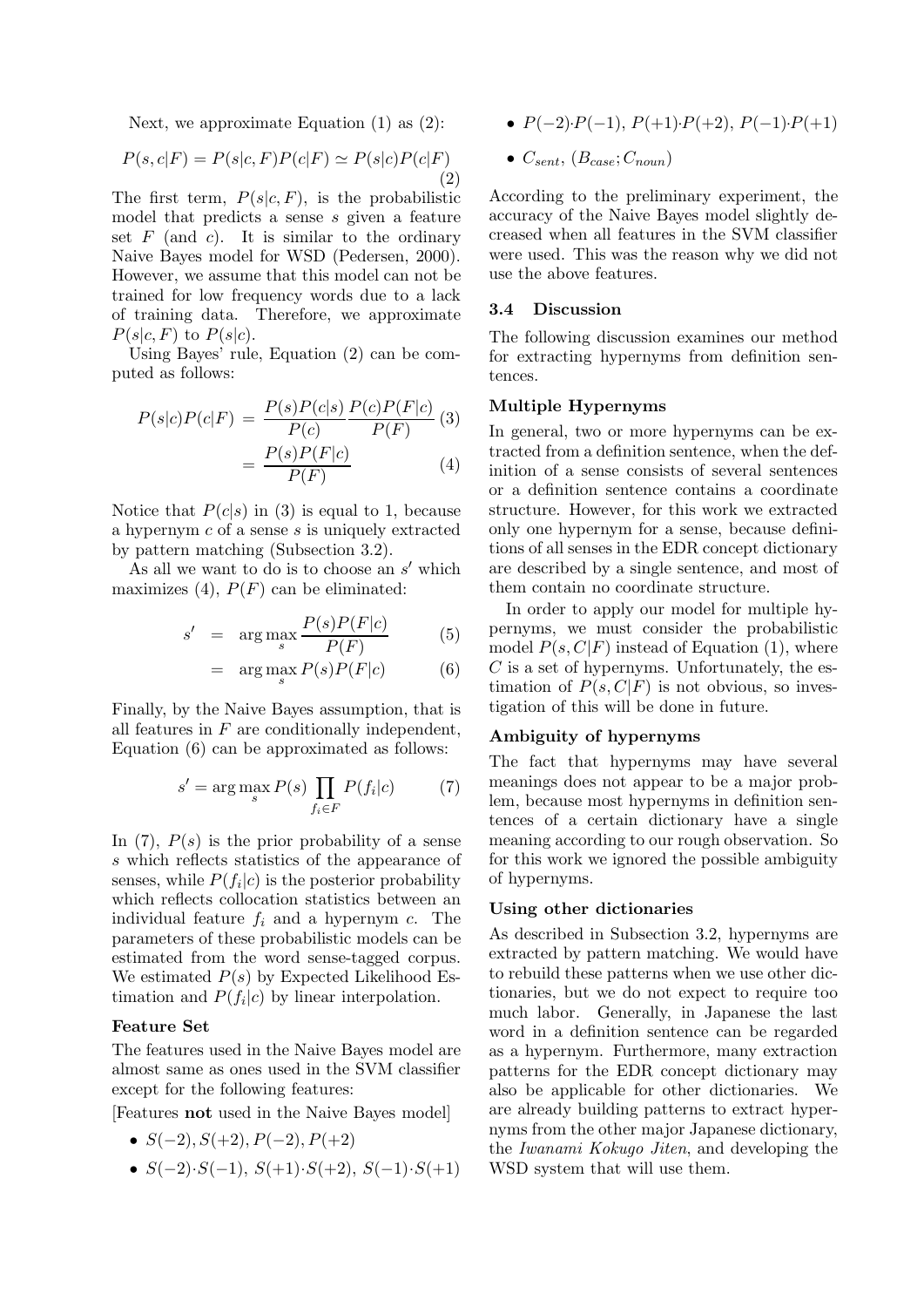# **4 Combined Model**

The details of two WSD classifiers are described in the previous two sections: one is the SVM classifier for high frequency words, and the other is the Naive Bayes classifier for low frequency words. These two classifiers are combined to construct the robust WSD system. We developed two kinds of combined models, described below in subsections 4.1 and 4.2.

### **4.1 Simple Ensemble**

In this model, the process combining the two classifiers is quite simple. When only one of classifiers, SVM or Naive Bayes, outputs senses for a given word, the combined model outputs senses provided by that classifier. When both classifiers output senses, the ones provided by the SVM classifier are always chosen for the final output.

In the experiment in Section 5, SVM classifiers were trained for words which occur more than 20 times in the training corpus. Therefore, the simple ensemble described here is summarized as follows: we use the SVM classifier for high frequency words those which occur more than 20 times and the Naive Bayes classifier for the low frequency words.

#### **4.2 Ensemble using Validation Data**

First, we prepare validation data, which is a sense-tagged corpus, as common test data for the classifiers. The performance of the classifiers for a word w is evaluated by *correctness*  $C_w$ , defined by (8).

> $#$  of words in which one of the senses selected by a classifier is correct

$$
C_w = \frac{1}{\text{# of words for which a classifier selects}} \quad (8)
$$
one or more senses

The main reason for combining two classifiers is to improve the recall and applicability of the WSD system. Note that a classifier which often outputs a correct sense would achieve high correctness  $C_w$ , even though it also outputs wrong senses. Thus, the higher the  $C_w$  of a classifier, the more it improves the recall of the combined model.

Next, the correctness  $C_w$  of each classifier for each word w is measured on the validation data. When two classifiers output senses for a given word, their C*w* scores are compared. Then, the word senses provided by the better classifier are selected as the final outputs.

When the number of words in the validation data is small, comparison of the classifiers' C*w*

is unreliable. For that reason, when the number of words in the validation data is less that a certain threshold  $O_h$ , a sense output by the SVM classifier is chosen for the final output. This is because the correctness for all words in the validation data is higher for the SVM classifier than for the Naive Bayes classifier. In the experiment in Section 5, we set  $O_h$  to 10.

# **5 Experiment**

In this section, we will describe the experiment to evaluate our proposed method. We used the EDR corpus (EDR, 1995) in the experiment. It is made up of about 200,000 Japanese sentences extracted from newspaper articles and magazines. In the EDR corpus, each word was annotated with a sense ID (CID). We used 20,000 sentences in the EDR corpus as the test data, 20,000 sentence as the validation data, and the remaining 161,332 sentences as the training data. The training data was used to train the SVM classifier and the Naive Bayes classifier, while the validation data was used for the combined model described in Subsection 4.2. The target instances used for evaluation were all ambiguous content words in the test data; the number of target instances was 91,986.

We evaluated three single WSD classifiers and two combined models:

• BL

The baseline model. This is the WSD classifier which always selects the most frequently used sense. When there is more than one sense with equally high frequency, the classifier chooses all those senses.

• NB

The Naive Bayes classifier (Section 3).

• SVM

The SVM classifier (Section 2).

• SVM+NB(simple) The combined model by simple ensemble

(Subsection 4.1).

• SVM+NB(valid)

The combined model using the validation data (Subsection 4.2).

Table 1 reveals the precision $(P)$ , recall $(R)$ , Fmeasure(F)  $^4$ , applicability(A) and number of word types $(T)$  of these five classifiers on the test

 $4 \frac{2PR}{P+R}$  where P and R represent the precision and re-<br>call, respectively.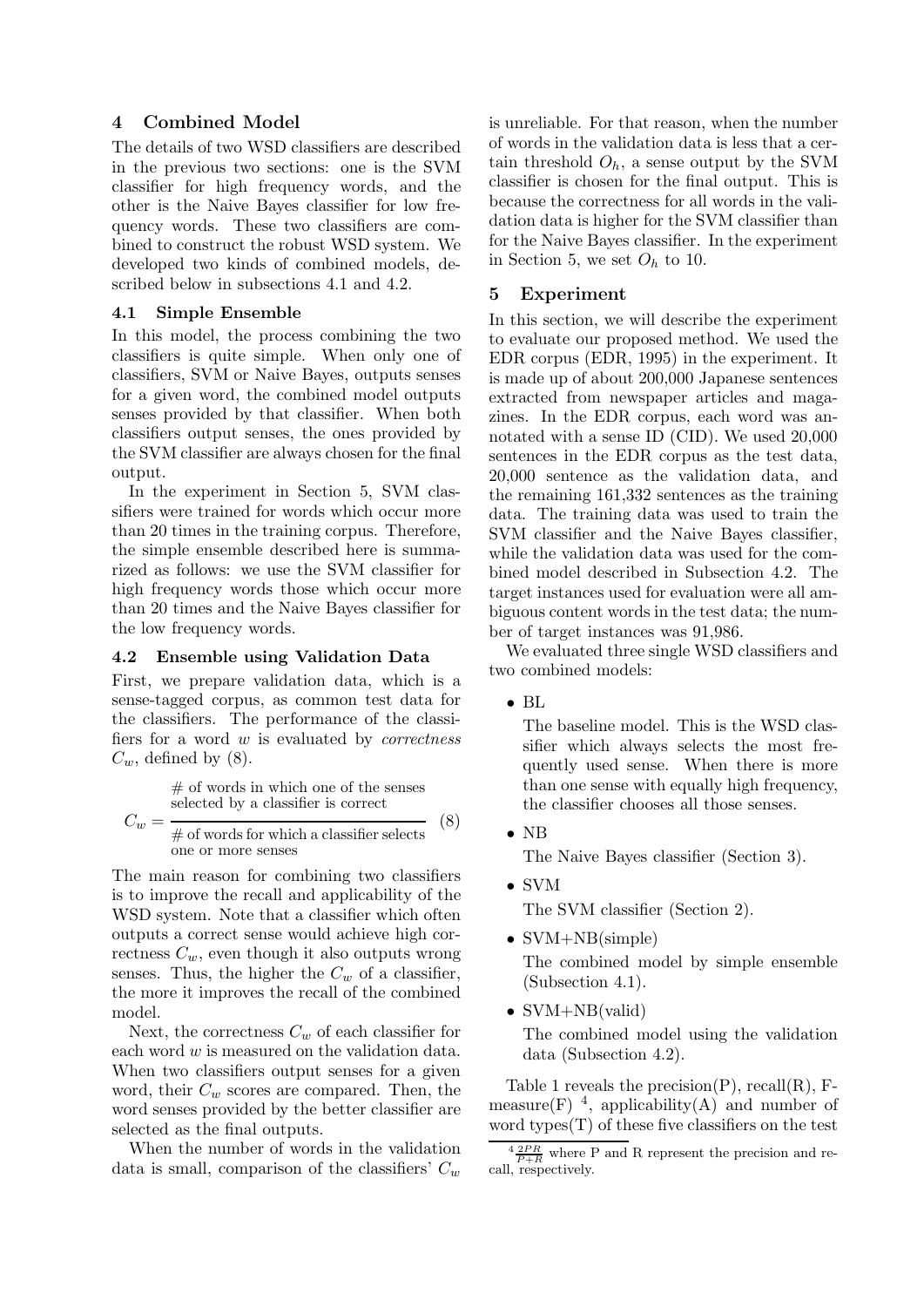Table 1: Results of WSD Classifiers

|                                        | $\mathbf R$ | P     | F     | А     | T      |  |
|----------------------------------------|-------------|-------|-------|-------|--------|--|
| 1)                                     | .6047       | .6036 | .6042 | .9962 | 10,310 |  |
| 2)                                     | .6274       | .6543 | .6406 | .9568 | 10,501 |  |
| 3)                                     | .6366       | .7080 | .6704 | .8992 | 4,575  |  |
| 4)                                     | .7016       | .7010 | .7013 | .9993 | 10,592 |  |
| 5)                                     | .7050       | .7043 | .7046 | .9993 | 10,592 |  |
| $1)=BL, 2)=NB, 3)=SVM,$                |             |       |       |       |        |  |
| $4)$ =SVM+NB(simple), 5)=SVM+NB(valid) |             |       |       |       |        |  |

data. A(applicability) indicates the ratio of the number of instances disambiguated by a classifier to the total number of target instances; T indicates the number of word types which could be disambiguated by a classifier.

The two combined models outperformed the SVM classifier, for all criteria except precision. The gains in recall and applicability were especially remarkable. Notice the figures in column "T" in Table 1: the SVM classifiers could be applied only to 4,575 words, while the Naive Bayes classifiers were applicable to 10,501 words, including low frequency words. Thus, the ensemble of these two classifiers would significantly improve applicability and recall with little loss of precision.

Comparing the performance of the two combined models, "SVM+NB(validation)" slightly outperformed "SVM+NB(simple)", but there was no significant difference between them. The correctness, C*w*, of the SVM classifier on the validation data was usually greater than that of the Naive Bayes classifier, so the SVM classifier was preferred when both were applicable. This was the almost same strategy for the simple ensemble, and we think this was the reason why the performance of two combined models were almost the same. In the rest of this section, we will show the results for the combined model using the validation data only.

Our goal was to improve the robustness of the WSD system. The naive way to construct a robust WSD system is to create an ensemble of a supervised learned classifier and a baseline classifier. So, we compared our proposed method (SVM+NB) with the combined model of the SVM and baseline classifier (SVM+BL). The results are shown in Table 2 and Figure 4. Table 2 shows the same criteria as in Table 1, indicating that "SVM+NB" outperformed "SVM+BL" for all criteria. Figure 4 shows the relation between the F-measure of the classifiers and word frequency in the training data. The horizontal axis

Table 2: Results of the Combined Models (1)

| 5                      | .7050 | .7043 | .7046 | .9993 | 10,592 |
|------------------------|-------|-------|-------|-------|--------|
|                        | .6977 | .6976 | .6977 | .9962 | 10.310 |
| $5)=SVM+NB, 6)=SVM+BL$ |       |       |       |       |        |



Figure 4: Results of the Combined Models (2)

indicates the occurrence of words in the training data  $(o)$  in log scale. Squares and triangles with lines indicates the  $F(o)$  of the "SVM+NB" and "SVM+BL", respectively, where  $F(o)$  is the macro average of F-measures for words which occur o times in the training data. The broken line indicates  $N(o)$ , the number of word types which occur  $\sigma$  times  $^5$ . For convenience, when  $o = 0$ , we plot  $F(0)$  and  $N(0)$  at  $x = -0.5$ instead of  $-\infty (= \log_{10} 0)$ . As shown in Figure 4, "SVM+NB" significantly outperformed "SVM+BL" for low frequency words, and the number of word types  $(N(o))$  became obviously greater when o was small. In other words, the Naive Bayes classifier proposed here could probably handle many more low frequency words than the baseline classifier. Therefore, it was more effective to combine the Naive Bayes classifier with the SVM classifier rather than the baseline classifier in order to improve the robustness of the overall WSD system.

Finally, we constructed a combined model of all three classifiers, the SVM, Naive Bayes and baseline classifiers. As shown in Table 3, this model slightly outperformed the two-classifier combined models shown in Table 2.

<sup>&</sup>lt;sup>5</sup>To be more accurate,  $F(o)$  and  $N(o)$  are the figures for words which occurred more than or equal *o* times and less than  $o + t$  times, where  $o + t$  is the next point at the horizontal axis. *t* was chosen as the smallest integer so that  $N(o)$  would be more than 100.